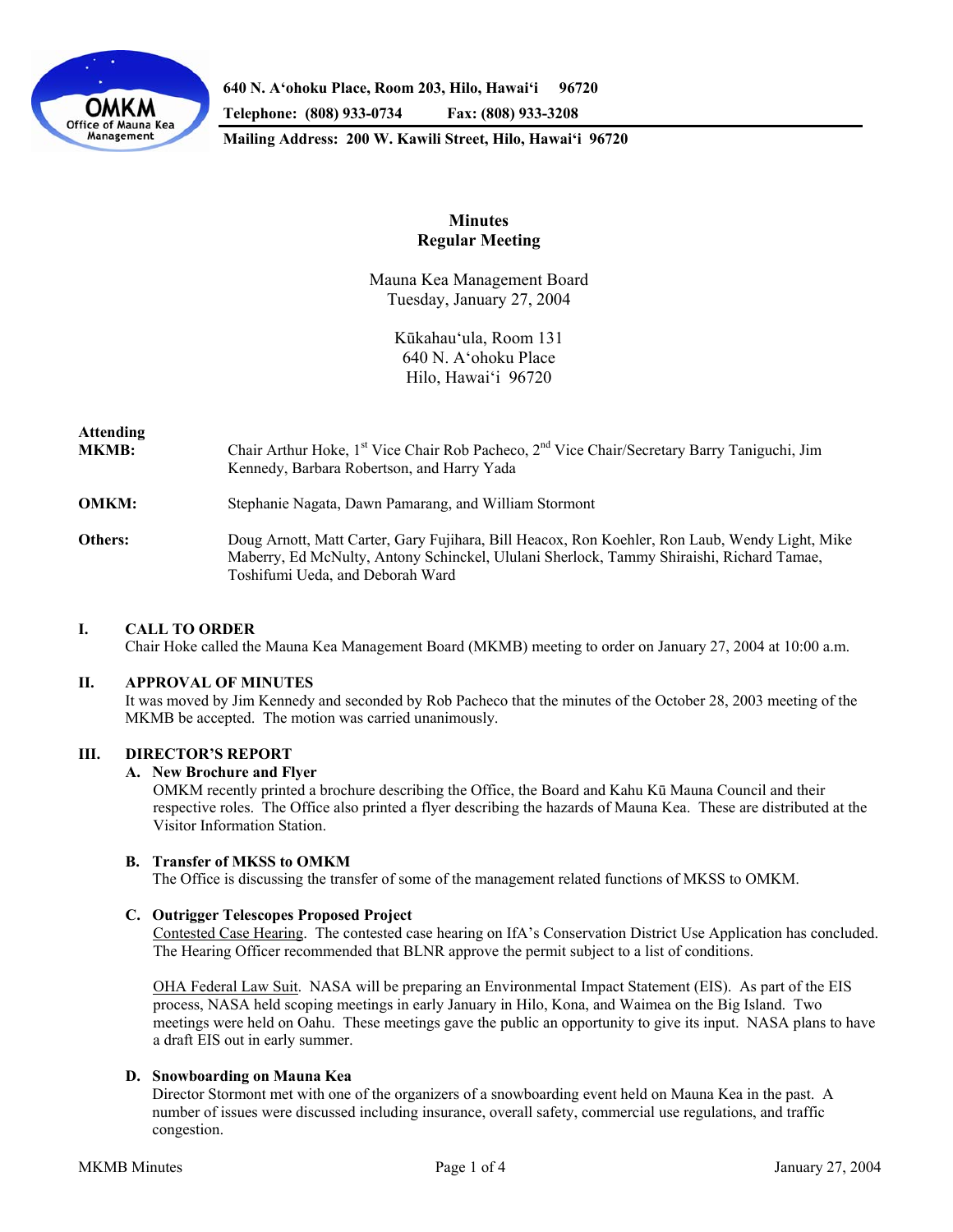#### **E. Ranger Recruitment**

Selection of the fifth ranger was made and paper work has been turned over to RCUH for its review and approval.

#### **F. UH Day at the Legislature**

Director Stormont reported that on January 22, 2004, OMKM participated in UH Day at the State Capitol. OMKM set up a display as part of UH Hilo's presentation.

#### **G. Mountain Issues**

OMKM Ranger Observes Army Helicopter Landing in the Adz Quarry. In early November a military Blackhawk helicopter made two landings in the Adz Quarry. A quick response and coordinated effort by OMKM rangers, Division of Conservation and Resources Enforcement, and State Historic Preservation Office resulted in an immediate investigation. The army was found in violation of its permit and was fined \$20,000, as well as some inkind services from the Pohakuloa Training Area Environmental Office.

Winter Storms. There have been three snow storms this season that required closing the road. The most recent road closure was this past weekend. There were no serious incidents. On New Year's Day the rangers reported they estimated 1,400 vehicles on the summit.

Fatality on the Summit. Earlier this month a visiting 57-year-old male suffered a heart attack and died on the summit. Rangers were not patrolling the summit at the time of the occurrence, but staff from Gemini and UKIRT provided emergency assistance.

#### **H. PBS Hawai'i Documentary**

Mr. Ed McNulty gave a brief update on the documentary project. They had productive shoots in October and just before Christmas. They plan to return in mid February for more filming. Filming should be completed sometime in the spring. Mr. McNulty noted everyone has been very cooperative and expressed his appreciation.

#### **I. Pan-STARRS Project**

Mr. Mike Maberry from IfA gave an update on the Pan-STARRS project. IfA received funding for the third year, and a request for the fourth year has been submitted. A NASA project on Haleakala lost its funding, and as a result, a facility has become available. As part of the risk mitigation measures, IfA will install one of the four telescope systems in that facility. Mr. Maberry added this is not an indication that a decision has been made to put the entire system on Haleakala. Site testing will continue through the summer and a decision regarding the placement of this telescope system will likely be made sometime in the fall.

#### **IV COMMITTEE REPORTS**

- **A. Kahu Kū Mauna Council** No report.
- **B. Administrative Rules, Astronomy Education, Environment, Hawaiian Culture, and Public Safety and Conduct Committees**  No reports.

#### **V. OLD BUSINESS**

**A. Project Status Designation for Subaru Telescope's Proposal to Install a Safety & Service Ladder**  Subaru Telescope is requesting permission to install an exterior service and safety ladder on its telescope facility. Board action is required for the following:

#### Project Summary

- 1. Purpose
	- Improve safety conditions by adding an additional escape route from the telescope enclosure support building's (ESB) ventilation floor to the roof of the first floor elevator lobby; and
	- Provide a new maintenance access route.
- 2. Proposed Activities
	- Installation of an upper landing on the ventilation floor level (catwalk level).
	- Installation of a lower landing on the roof of the first floor elevator lobby.
	- Installation of a ladder with a cage between the two landings.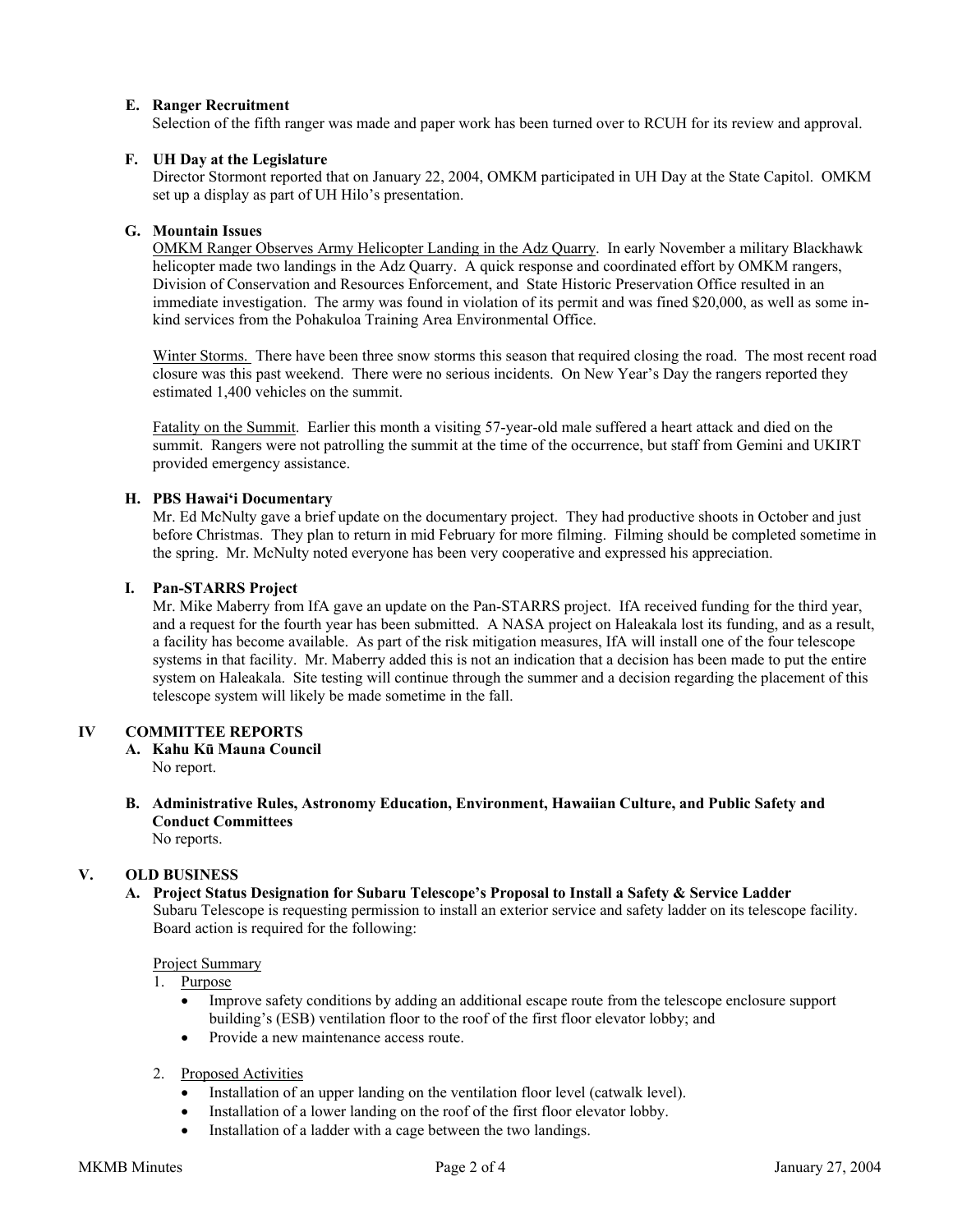#### 3. Construction Activity

- Off-site fabrication and assembly of two landings, a ladder and cage.
- Preparation of the elevator tower for installation. Preparation activity will involve the use of hand tools.
- Attaching the ladder assembly and landings to the elevator tower using bolts. The contractor will use a one-man lift to elevate workers.
- Painting the ladder assembly and landings. Color of the paint will be white.
- Manpower: Subaru estimates there will be three workers a day. A Subaru project manager will be on site to oversee and monitor contractor's activities.

## 4. Mitigation Measures

- Contractor will secure and store all materials and tools at the end of day for the duration of the project.
- Contractor will secure all trash and loose articles to prevent disbursement by the wind during the day and after the daily departure of workers from the work site.
- At the completion of the project, the Contractor shall remove all trash from the site and dispose of it appropriately.

#### DLNR Permit

Pursuant to Hawai'i Administrative Rules (HAR) §13-5-22 "construction or placement of structures accessory to existing facilities as identified in the exempt classes established in §11-200-8" do not require a permit from DLNR. The "construction or placement of minor structures accessory to existing facilities" is an exempt activity under HAR §11-200-8.

## OMKM Recommendations

- 1. Based on the following, OMKM recommends this project be classified insignificant:
	- − The proposed installation will not significantly alter the exterior appearance or structure of the existing facility.
	- − The impact to immediate surroundings and summit region is negligible.
- 2. If this project is classified insignificant, OMKM recommends Subaru be allowed to proceed with the project.

#### Action

It was moved by Harry Yada and seconded by Jim Kennedy to accept OMKM's recommendation that this project be: 1) classified insignificant; and 2) allowed to proceed. The motion was carried unanimously.

# **Conditions**

OMKM recommends Subaru:

- 1. Notify OMKM when it will commence summit construction activities.
- 2. Adhere to the mitigation measures described in its proposal.
- 3. Allow OMKM rangers to visit and monitor construction activities.
- 4. Notify OMKM upon completion of the project.

#### Action

It was moved by Barry Taniguchi and seconded by Jim Kennedy to accept OMKM's conditions. The motion was carried unanimously.

# **VI. NEW BUSINESS**

# **A. Use of a Third Vehicle by Commercial Operators**

Director Stormont reported that at the last Board meeting, Mr. Doug Arnott brought before the Board a proposal regarding the use of a third vehicle. This vehicle would be used in the evening hours as a support vehicle to transport an amateur astronomer to assist with the stargazing program. Mr. Arnott noted that his company has been cited by OMKM rangers for bringing a third vehicle.

Mr. Arnott clarified that he was not presenting a proposal to do something new, but to formalize with the Board a matter that has been occurring on an occasional basis for a very long period of time.

Board members discussed who had the authority to make permitting decisions. Although the BLNR approved the transfer of authority to UH, because of legal issues, the transfer is still in transition. Therefore, the authority still